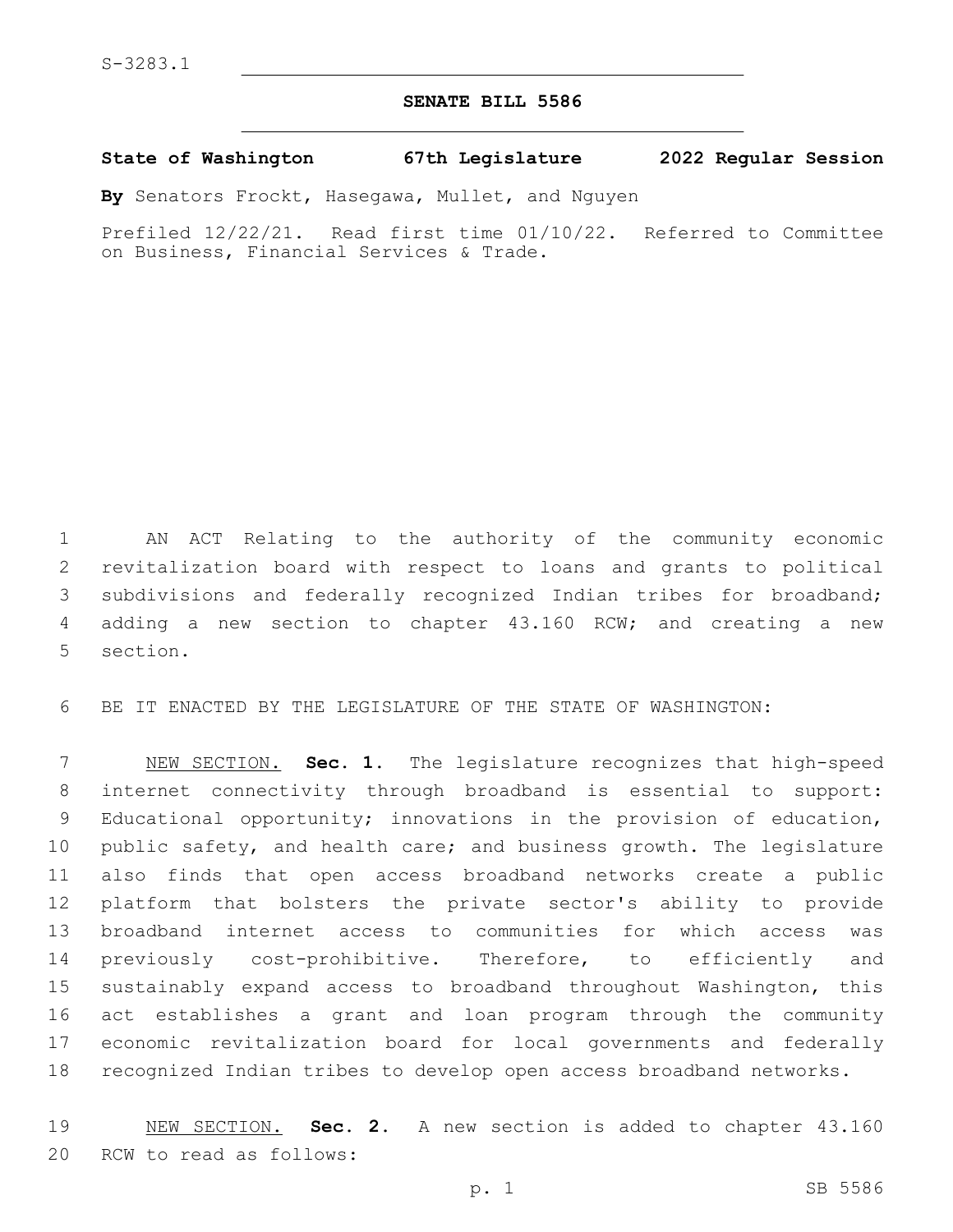(1) Subject to the availability of amounts appropriated for this specific purpose, the board is authorized to make broadband loans and grants to local governments and to federally recognized Indian tribes for the purposes of financing the cost to build infrastructure to provide high-speed, open access broadband service for the purpose of economic development or community development. However, no more than 50 percent of all financial assistance approved by the board in any biennium may consist of grants to local governments and federally 9 recognized Indian tribes.

 (2) An application for funding must be made in the form and manner as the board may prescribe. In making grants or loans, the 12 board must conform to the following requirements:

(a) The board may not provide financial assistance for:

 (i) A project where the primary purpose is to facilitate or 15 promote gambling; and

 (ii) The deployment of a publicly owned telecommunications infrastructure network, or backbone, solely for the sake of creating a competitive, publicly owned telecommunications infrastructure 19 network;

 (b) The board may provide financial assistance for projects that encourage, foster, develop, and improve broadband within the state in 22 order to:

 (i) Drive job creation, promote innovation, and expand markets 24 for local businesses; or

 (ii) Serve the ongoing and growing needs of local education 26 systems, health care systems, public safety systems, industries, businesses, governmental operations, and citizens;

28 (c) An application must be approved by:

 (i) The local government and supported by the local associate development organization or local workforce development council; or

(ii) The governing body of the federally recognized Indian tribe;

 (d) The board may allow de minimis general system improvements to be funded if they are critically linked to the viability of the 34 project;

 (e) When evaluating and prioritizing projects, the board must give consideration, at a minimum, to the following factors:

 (i) The project's value to the community, including evidence of support from affected local businesses and government;

 (ii) The project's feasibility, using standard economic 40 principles;